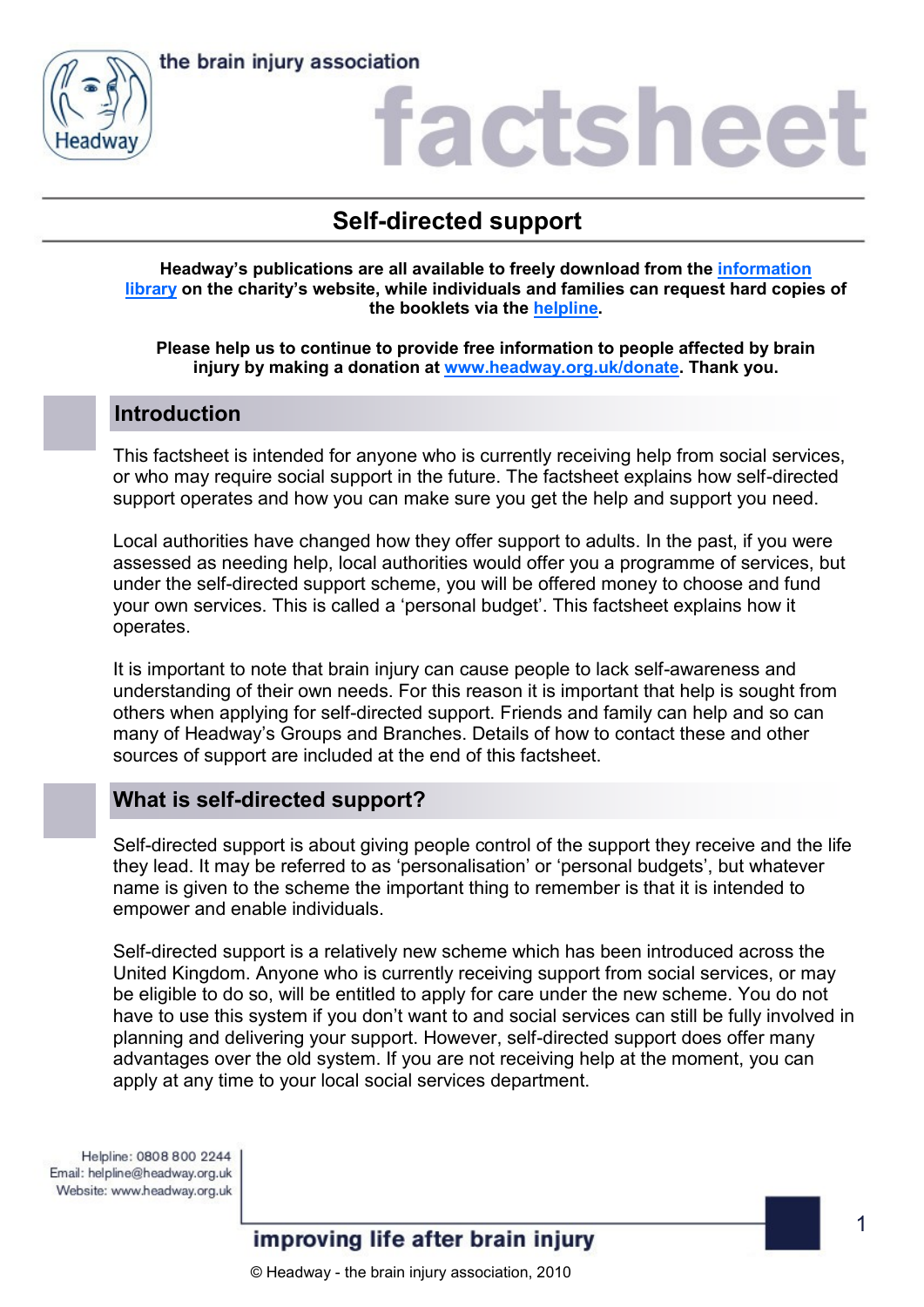



## factsheet

The scheme will operate slightly differently in different areas depending on how each local authority implements it, but this factsheet provides a general overview of how it works in most places.

### **How can you self-direct your care and support?**

There are a number of ways this can be done:

- **A personal budget** This refers to money allocated to an individual by the local authority in order to fund their assessed care and support needs.
- **An individual budget** This combines resources from different funding areas as well as social care funding, such as health care, the Independent Living Fund or Supporting People funding.
- **A direct payment** This refers to payments made directly to you so you can arrange your own support. They can be in regular instalments or one-off payments.
- **A personal health budget** This is an allocation of resources made to a person with an established health need (or their immediate representative). They are relatively new and are currently being rolled out nationwide following a pilot scheme.

### **How to get self-directed support**

#### **First steps**

To apply for self-directed support, contact your local social services and ask for an assessment. You may be asked some initial questions about your circumstances. This is because social services need to decide whether you are eligible before they can offer you an assessment. Generally, people with disabilities or older people are considered to be eligible for an assessment. If you are already receiving help from social services and would like to change to self-directed support you should speak to your social worker about this.

#### **Self-assessment**

The next stage is completing a self-assessment form to explain what support you need. You can ask for help with filling in the form from a social worker who knows about brain injury, family, friends, or someone who supports you at Headway.

Social services must make the form available in an accessible format, for example in large print or electronically. Some local authorities offer forms that can be completed over the internet.

Helpline: 0808 800 2244 Email: helpline@headway.org.uk Website: www.headway.org.uk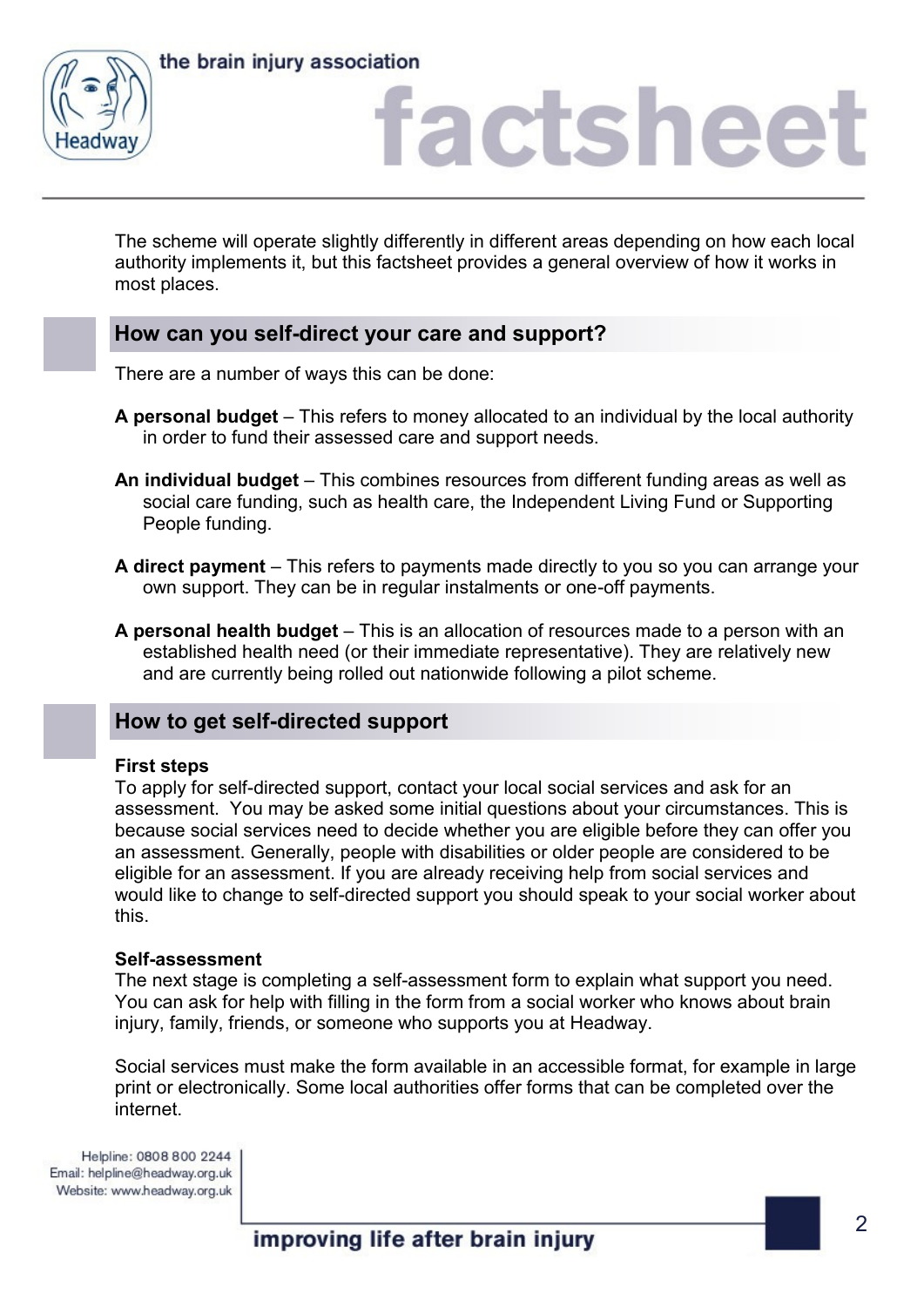



## factsheet

There is no standard form, but most ask questions which cover:

- Meeting personal care needs looking after yourself: for example, eating, washing, dressing, shopping
- Relationships family, friends, people you know
- $\bullet$  Being part of the community for example, using local shops, the library, clubs, community centre, church or other place of worship, helping neighbours, being involved in local organisations
- Work, leisure and learning having a job, learning new things and enjoying life
- Making decisions who decides important things like where you live, who supports you, who looks after your money
- Staying safe from harm for example, when you're going out on a bus, using a gas cooker, or going down stairs
- Complex needs and risks can your behaviour be dangerous for you or other people?
- Family carer if someone in your family supports you, what effect does supporting you have on them?

Under each category you will be asked to tick a box to say whether it applies to you and then explain what your difficulties are. It is very important to give as much information as possible when completing the form as social services will use this information to estimate how much money will be allocated to pay for your support.

Self-directed support money can also be used to help prevent future difficulties. It is important to think about whether you might experience problems in the future if you don't get help now. For example, you may be a very sociable person and you may feel that without meeting people regularly or attending a support group you could become isolated. Therefore, it is very important that you consider your future needs and make sure that you convey them on the self-assessment form.

The form usually ends with a section for you to make additional comments. Use this section to tell social services anything else about your support needs that you have not included already. It is important to consider all aspects of the physical, emotional, behavioural and cognitive effects of your brain injury when filling in this section. Don't assume that social services will automatically consider these things as they may not have an understanding of the effects of brain injury.

When you have completed the form you just need to send it back to social services. If you don't know where to address the form then contact social services or speak to your social worker to ask.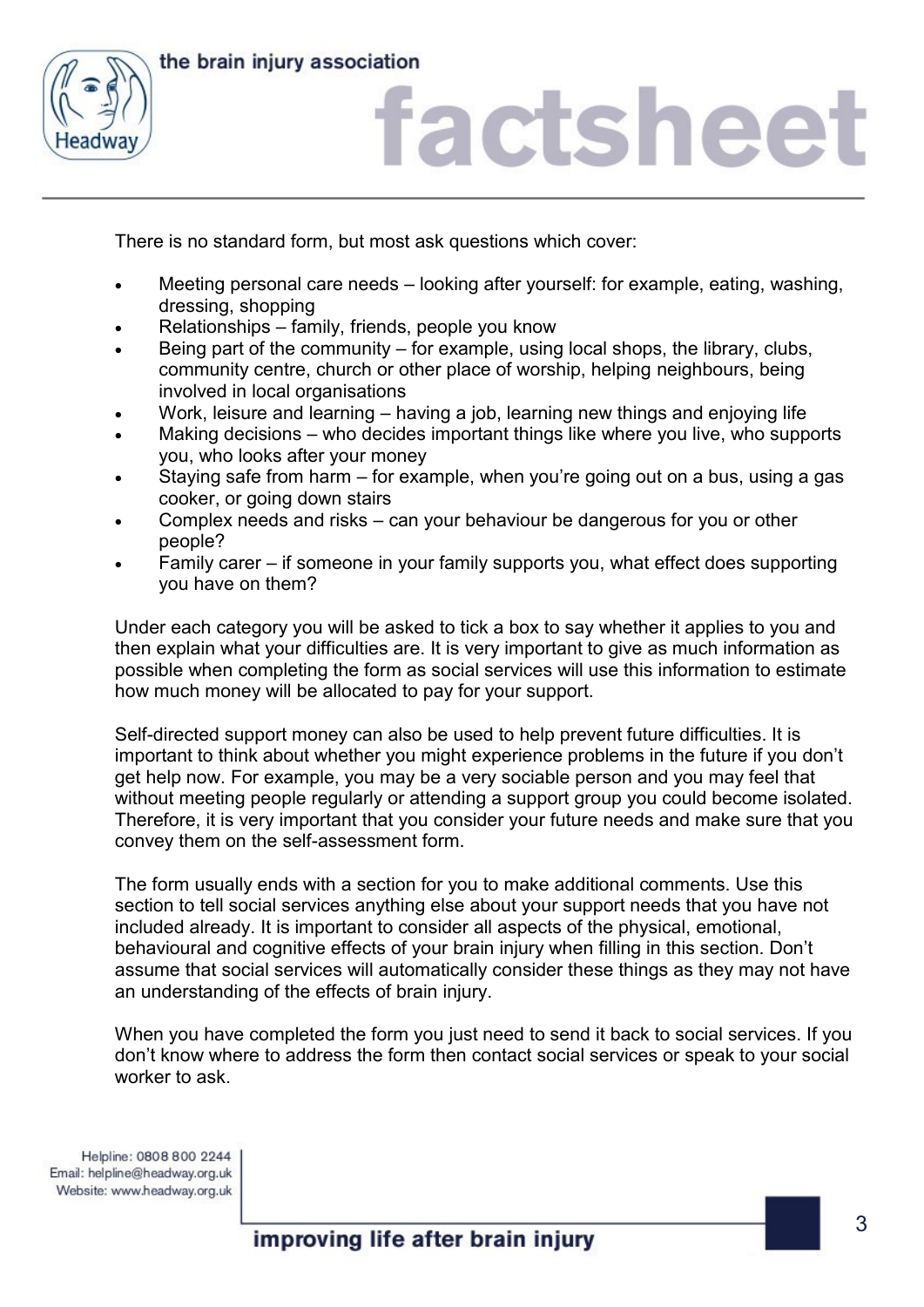

the brain injury association

## factsheet

#### **Deciding how much your budget will be**

Social services use your form to decide your level of need and estimate how much money you need for your support. They also take into account how much money the local authority has available for care services.

Social services will contact you to let you know how much your budget will be. This is the money (personal budget) that you will have to buy services, adaptations, support or equipment to meet your needs.

#### **Making a support plan**

Once you have been told how much money you can have you need to make a plan indicating how you intend to use the money to pay for your support. The support plan does not need to be complicated. It can be as detailed or as simple as you like as long as it covers all the important elements (see below). You may find it useful to ask for help from a social worker who knows about brain injury and family members, friends and your local Headway Group or Branch may also help.

Your plan must cover each of the elements explained below, otherwise social services will ask for more information. You can give your support plan to social services in any format, such as in writing, by email, by audio recording, over the telephone or in person. Remember, it is important to keep a record of what you have asked for.

#### **Your plan must cover:**

#### What is most important to you

This can be people, places and routines as well as help you need. For example, it may be that visiting relatives or friends, gardening, getting to a regular social or religious activity or attending a Headway group are important to you.

#### What your goals are and what you want to achieve

The plan should indicate what changes you want to make, what you want to achieve and what you need to make it happen. These goals can include anything at all as long as they are realistic and achievable.

#### How you will be supported

Tell social services what kind of support you want, when you will need that help, how you want it provided and by whom. You also need to explain how you would cope with possible problems. For example, if a family member normally takes you shopping, who will do this when they are away?

Helpline: 0808 800 2244 Email: helpline@headway.org.uk Website: www.headway.org.uk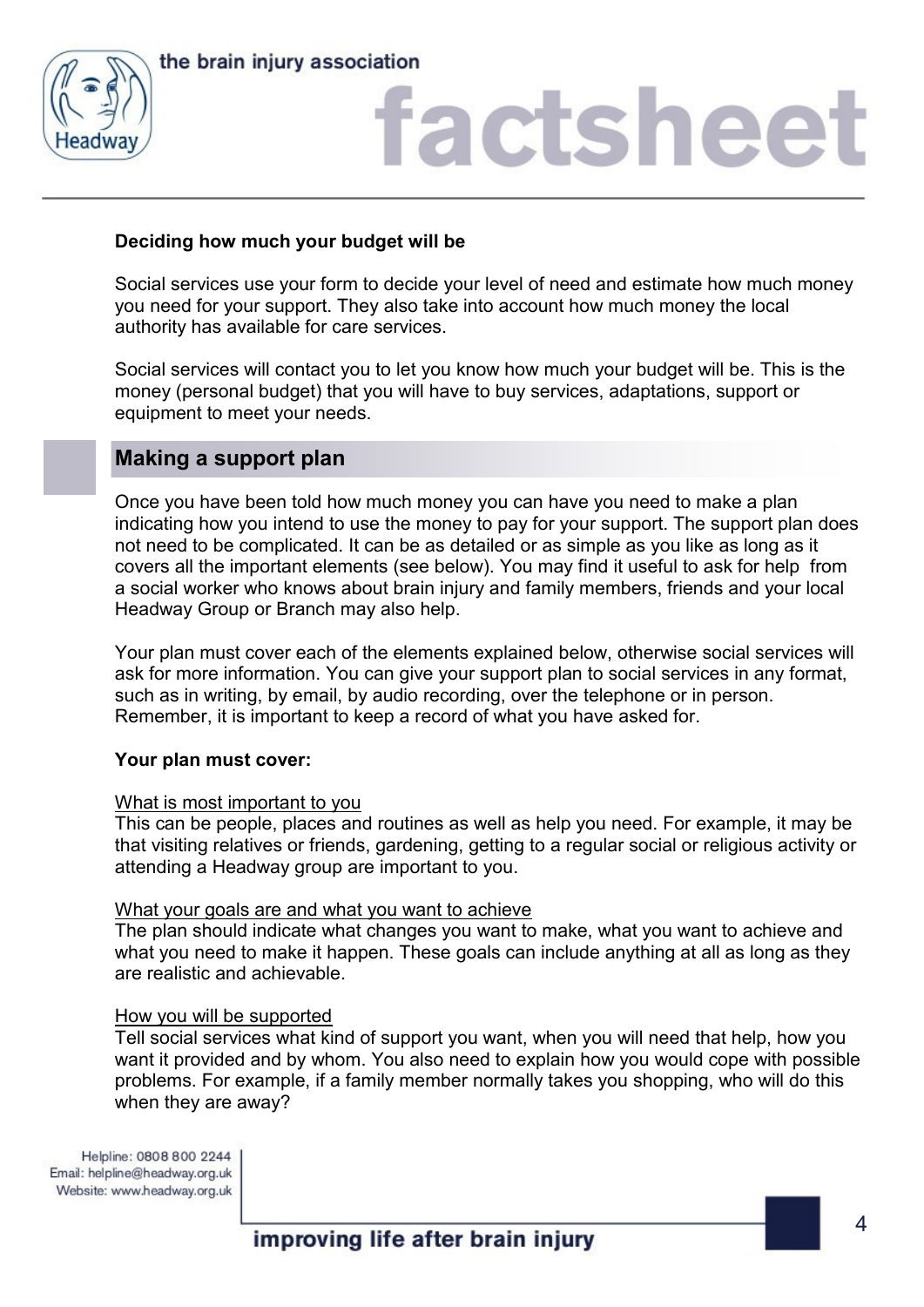



## factsheet

#### How you will spend your personal budget

You need to explain how you will use your budget to pay for this support. For example you might choose to use some to pay for a personal assistant to help with personal care and some for a computer.

You will be able to decide which services, adaptations, equipment or support you want that best meets your needs and your goals. You can ask for anything at all as long as you can justify it and explain how it will be used. For example, you may decide that you need:

- Services such as those provided by a Headway group
- Personal assistants/carers to help with washing and dressing, cleaning, shopping, travelling or participating in leisure activities
- Equipment such as communication/mobility aids
- Memory aids such as pagers and personal digital assistants (PDAs), smart phones, tablets or laptop computers
- Alterations to your home
- Money for transport or to reimburse relatives who regularly drive you
- **Holidavs**
- Anything you think would help meet your needs

#### How you would like the money to be paid

You also need to explain how you want the money to be paid. You can choose any or all of the following:

- **As a direct payment** to you usually paid in monthly instalments or as one-off payments, direct payments are a good option if you want to be responsible for managing and spending the money yourself.
- **As an indirect payment** to a relative or other person known to you, a good option if you do not want the responsibility of handling the money yourself.
- As an indirect payment to a trust where three or more people set up a trust to manage your money for you. For example, three relatives might share the job of managing the money.
- **As a care managed package** where social services look after the money for you
- **As an individual service fund** where a sum of money is managed by a service provider on behalf of an individual. The money is restricted for use on providing care and support services for that individual which meet the criteria set out in their support plan. It can include services purchased from other providers.
- As a broker managed fund where you use a brokerage service to manage the money for you (see below for more information on this).

Helpline: 0808 800 2244 Email: helpline@headway.org.uk Website: www.headway.org.uk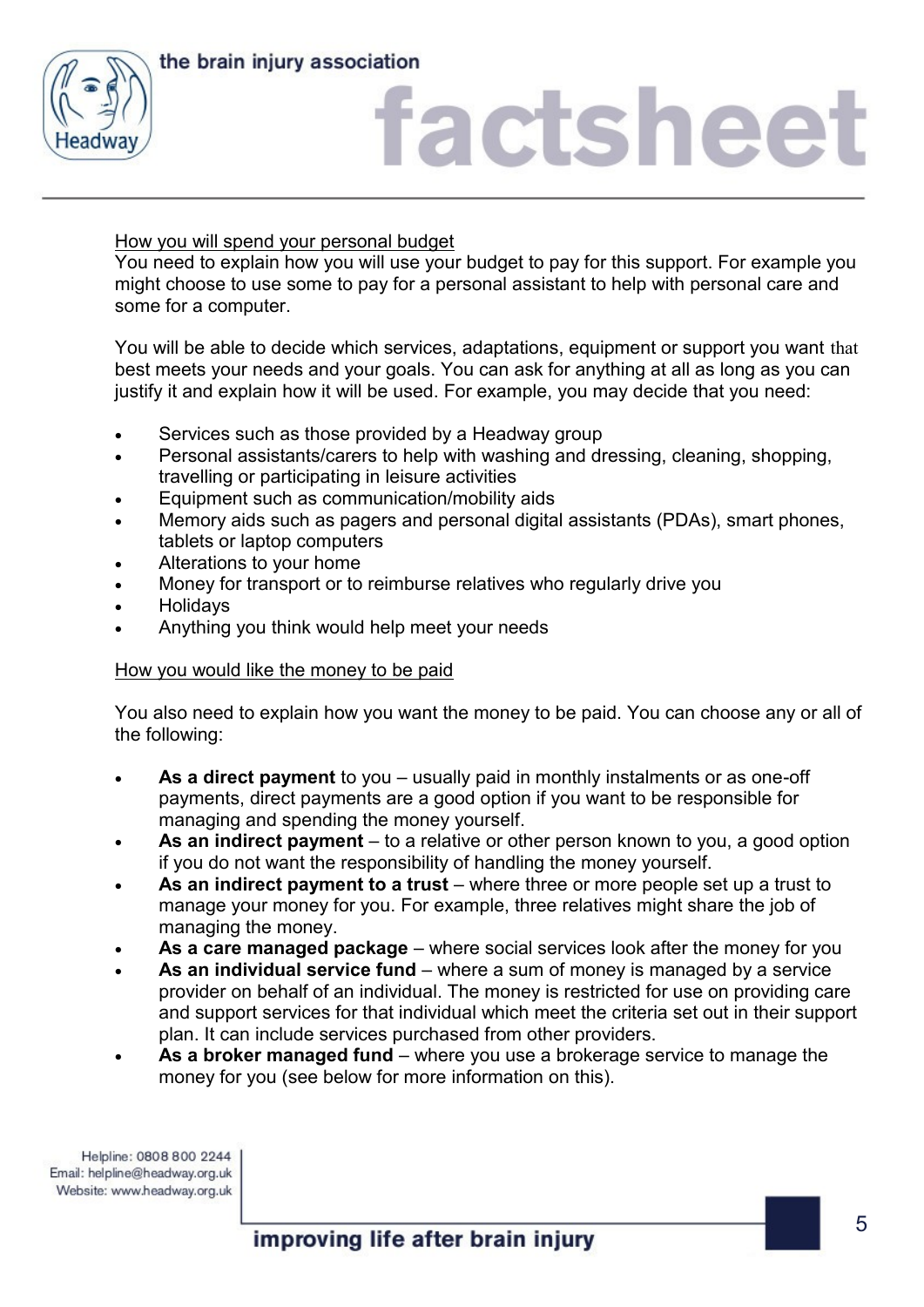



## **factshee**

#### How your support will be managed

You need to explain how your support will be organised day-to-day and how the money will be managed. For example you may organise the care yourself or someone else might arrange this for you. If you are going to employ a personal assistant or carer, social services need to know that you understand your responsibilities as an employer. Social services will inform you who can advise and support you with this.

#### How you will stay in control of your life

Social services want to make sure that you are making the decisions about your support. Use this section to explain that the decisions are yours. If others help you, explain how they involve you with decisions. Also say when you would like your support reviewed.

#### What you are going to do to make the plan work

This is an action plan where you set out what will happen and when. For example if you have asked for money for a computer and software, you could say when and where you are going to buy it and how you will learn to use it. Social services need to make sure that you have thought through the practicalities of getting and using the support you ask for.

### **Getting the plan agreed**

If your social worker is happy that your plan will meet your needs and that you can get what you have asked for within your budget, they will agree it and sign it. If they need any more information from you to make their decision, they will contact you.

## **Organising the money**

Once your plan is agreed, social services will arrange for the money to be paid, either to you or to whomever you said in your plan will manage the money for you. See the section above on 'How you will spend your personal budget' for more information on this.

### **Organising the support**

The person who receives the money is then responsible for organising the help needed. This may be buying equipment, employing a carer or personal assistant, arranging trips or any other help and assistance you need.

Social Services will put you (or the person receiving the money on your behalf) in touch with local voluntary and community organisations who can advise on anything related to organising the support. For example, advice on employment issues, insurance or taxes or more general support if needed.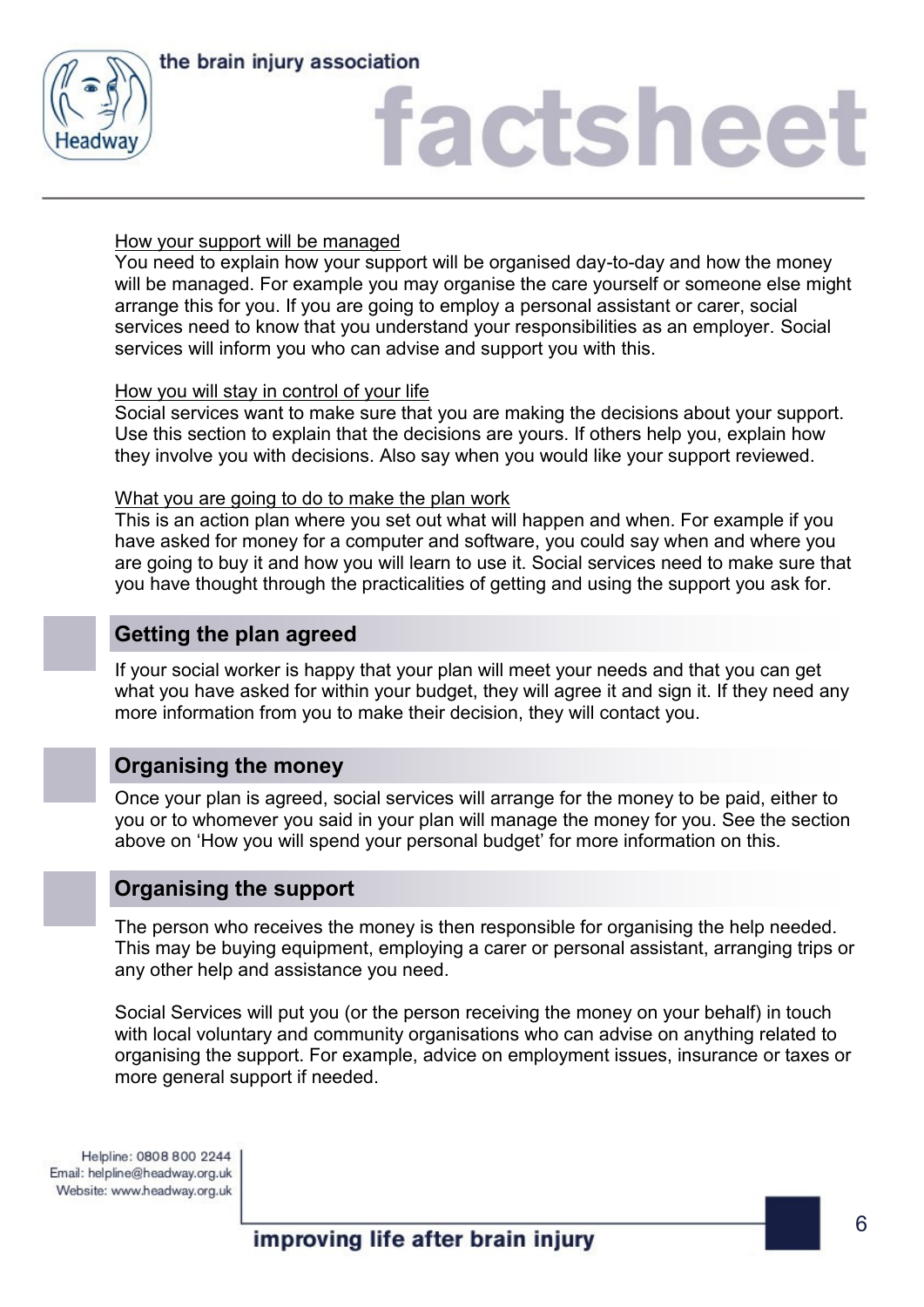

the brain injury association

## factshee

#### **Will you have to make a contribution?**

You may be asked to make a contribution towards your budget depending on your savings and income. You will be asked to complete a form explaining how much money you have saved and what your income is from earnings, benefits, pensions and investments (sometimes called a 'means test').

### **Brokerage**

Brokerage services are independent organisations that help you to find and organise the support you need. A brokerage service may also help you manage your individual budget, find carers, personal assistants and support groups, and help you with your duties as an employer such as employment contracts and tax and National Insurance contributions. There is normally a charge for brokerage services but this should be built into your individual budget.

The availability and type of brokerage services varies across the UK. Your social services department or social worker will be able to provide you with details of local services.

#### **Monitoring and review**

You can ask for your self-directed support package to be reviewed at any time. A review should be carried out at least once a year and social services will normally contact you to arrange this. If you have not heard from them or you would like a review sooner, you can contact social services yourself to request this.

The review should cover how the help is working, consider any difficulties that have arisen and any extra help or changes you would like. You can also use the review to think about and plan for future needs.

#### **Can my carer still receive support?**

Yes. A carer who provides assistance to you is entitled to a carer's assessment. Some local authorities include the carer's assessment as part of the self-assessment form. You would complete the form together and return it to social services. However, some carers may want a separate assessment, often due to pressure they feel from caring. If so, your carer is entitled to his/her own assessment and should ask social services for an assessment which may reveal that he/she is also entitled to a personal budget.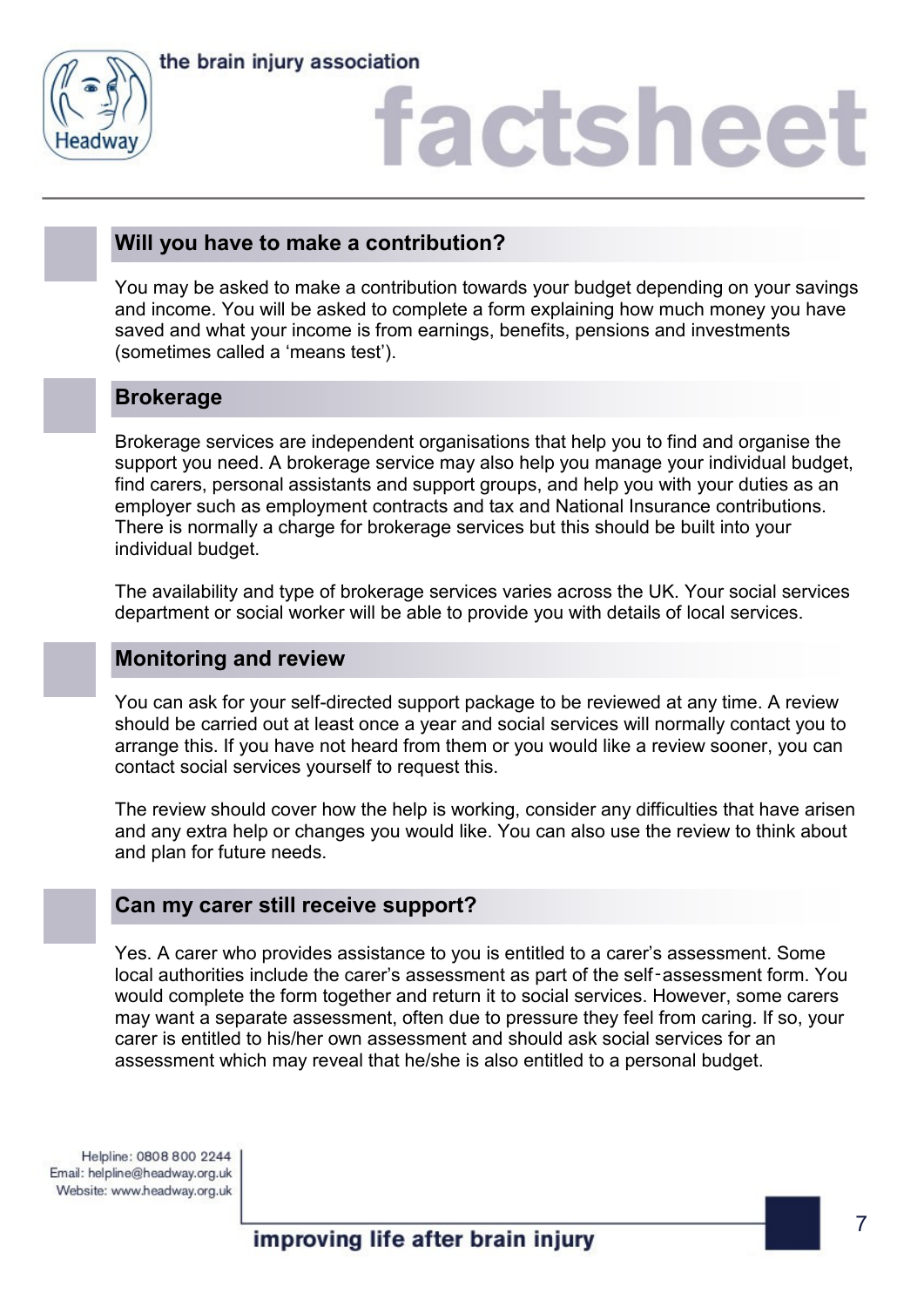



## factshee

## **What to do if you disagree with a decision**

If you are unhappy with the decisions that social services make at any stage of the process you have a right to challenge the decision. For example, you might be unhappy that they:

- Did not allow you to fill in the self-assessment form because they did not believe you will be eligible for help; or
- Had too much influence and you did not have enough choice; or
- Will not sign off your support plan even though you feel it meets the outcomes you want and addresses all necessary points; or
- Are not giving you enough money to get the support you need.

If you are unhappy with a decision, you can ask social services to look at their decision again informally to see if they will change their mind. If this does not change the decision or you want to challenge the decision more formally you can make a complaint.

Complaining to social services is now just a one-stage process and is geared towards resolving the problem rather than just responding to it. Contact your local authority for details of their complaints procedure, or contact the Headway helpline for more information and to discuss your situation.

Your local Headway Group or Branch and your Headway regional co-ordinator may be able to support you to contest a decision. Please contact the Headway helpline to discuss this.